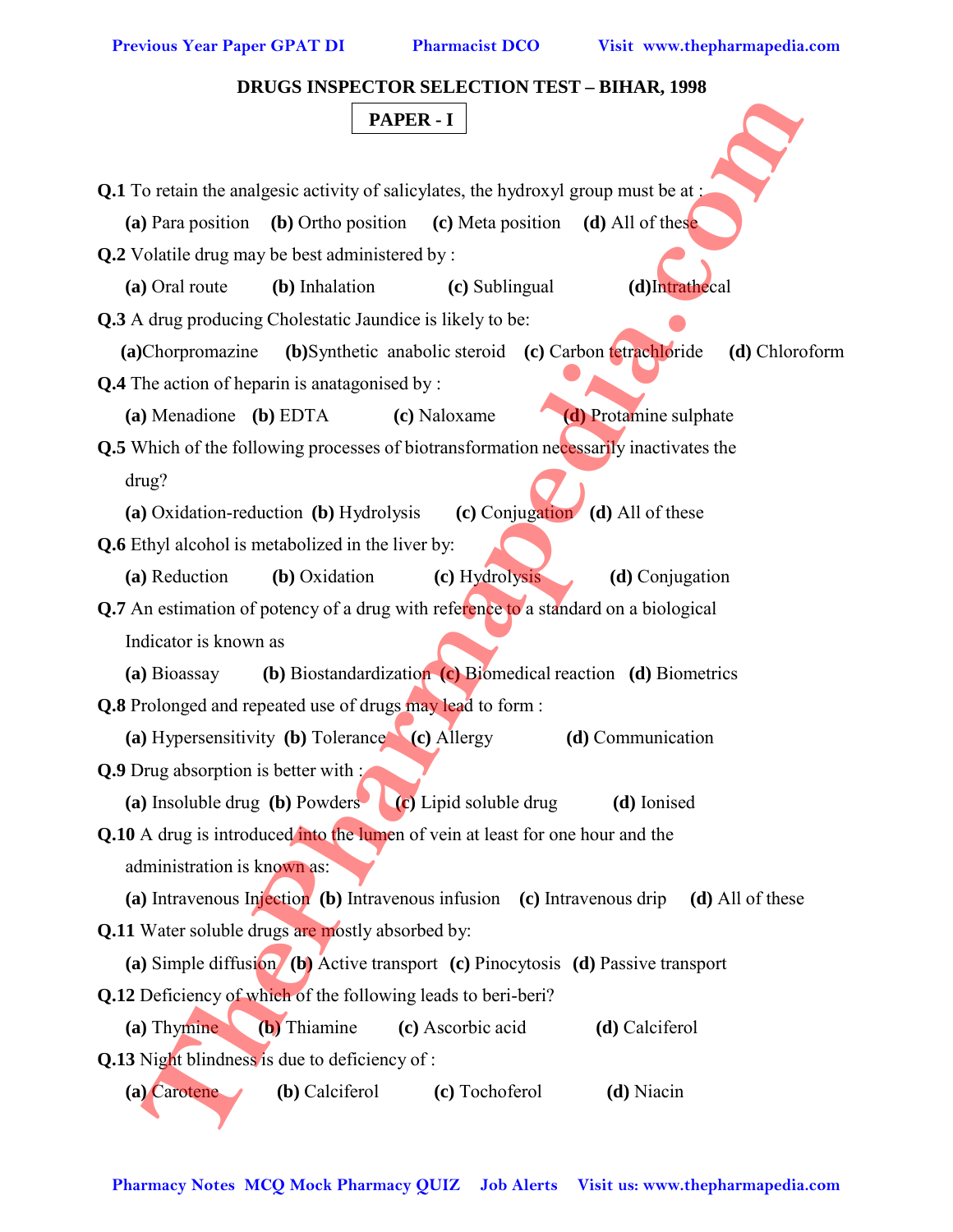**Q.14** Acetazolamide inhibits : **(a)** Glucose-6-Phosphate dehydrogenase **(b)** Acetyl Cocarboxylase **(c)** Carbonic anhydrase **(d)** Hexokinase **Q.15** Acetylcholine is hydrolyzed by : **(a)** Mono amino oxidase **(b)** Cholinestrase **(c)** Physiostigmine **(d)** Muscarine **Q.16** Which one of the following drugs can be used for the treatment of vomiting? **(a)** Apomorphine hydrochloride **(b)** Chlorpromazine **(c)** Digitalis **(d)** Cocaine **Q.17** Monoamine oxides is involved in the biotransformation of : **(a)** Serotonin **(b)** Acetylcholine **(c)** Atropine **(d)** Ephidrine **Q.18** Hyperglycemia is produced by the deficiency of : **(a)** FSH **(b)** Insulin **(c)** Prolactin **(d)** Testosterone **Q.19** which one of the following drugs can be used during hypothyroidism/thyroid crisis? **(a)** Iodide **(b)** Reserpine **(c)** Hexamethazone **(d)** Tyrosine **Q.20** Fludrecortisone is useful : **(a)** For replacement therapy in Addison's disease **(b)** to treat bronchial asthma **(c)** In nephrotic syndrome **(d)** As agent in eczema **Q.21** Glucocorticoids are used as : **(a)** Antifertility agent **(b)** Anti-inflammatory agent **(c)** Anticogulant **(d)** Antimetabolite **Q.22** Histamine is present in: **(a)** Eosinophil **(b)** Basophil **(c)** Erythrocytes **(d)** Monocytes **Q.23** Which of the followings is likely to be mediator of allergic reactions? **(a)** Histamine **(b)** Dopamine **(c)** Mepyramine **(d)** Burimamide **Q.24** The preparing and dispensing of drug is known as : **(a)** Pharmacotherapeutics **(b)** Pharmacy **(c)** Pharmacology **(d)** Pharmacognosy **Q.25** Which animal tissue is most sensitive to acetylcholine for experiments in bioassay? **(a)** Rectus abdominis of frog **(b)** Leech dorsal muscle **(c)** Straub's heart **(d)** B.P. of anaesthesized cat **Q.26**subcutaneously given drug shows longest duration of action if it given in the form of **(a)** Aqueous solution **(b)** Pellets **(c)** Aqueous suspension **(d)** Oily suspension **Q.27** Enteric coated tablet release drug in the : **(a)** Stomach **(b)** Small intestine **(c)** Large intestine **(d)** oral cavity **Q.28** The quickest absorption of drugs takes place by: **(a)** Oral route **(b)** I.M. route **(c)** I.V. route **(d)** Inhalation **Pharmach Constrainers** (a) Acceptions (a) Theoretical State Columnic Constrainers (b) Accepts (a) Moscowicz (a) Monomine oxiotates (b) Cholinestrates (c) Physiostigmine (d) Moscowicz<br> **L6** Which one of the following drugs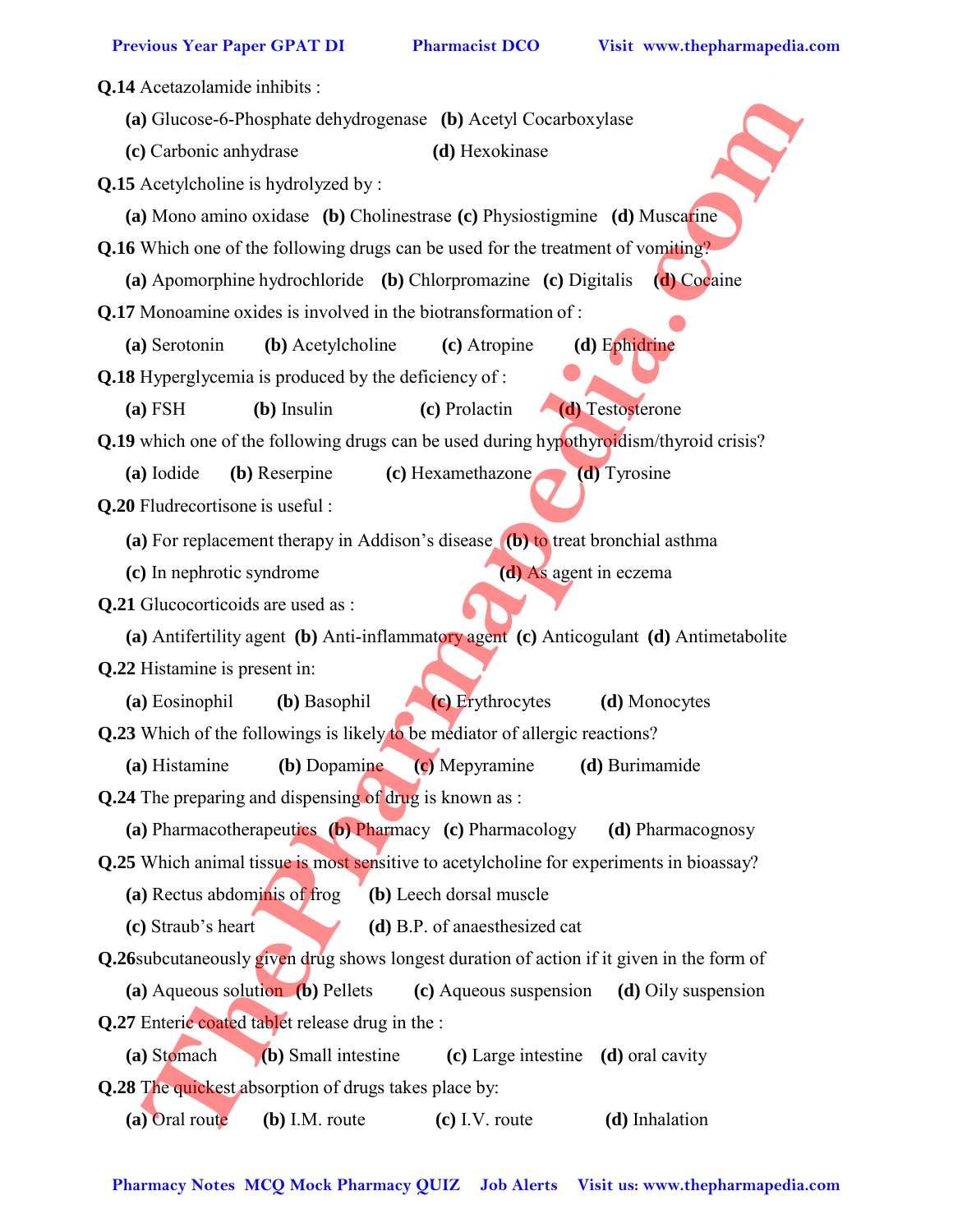| Q.29 Which of the following gives you the best therapeutic index?                                          |
|------------------------------------------------------------------------------------------------------------|
| <b>(b)</b> $ED_{50}/LD_{50}$<br>(a) $LD_{50}/ED_{50}$<br>(c) $CD_{50}/LD_{50}$<br>(d) $LD_{50}/cD_{50}$    |
| <b>Q.30</b> For ventricular arrhythmia, the drug of choice is:                                             |
| (d) Quinidine<br>(b) Lignocaine<br>(c) Dipheyl hydantoin<br>(a) Propranolol                                |
| Q.31 Mast cells are noted for their high content of Histamine and:                                         |
| (a) Norepinephrine<br>(b) Acetylcholine (c) Epinephrine<br>(d) Heparin                                     |
| Q.32 Drug used in acute bronchial asthma:                                                                  |
| (a) Epinephrine (b) Salbutamol<br>(d) Serotonin<br>(c) Aminophylline                                       |
| <b>Q.33</b> Which of the following will produce constipation when used as antacidently                     |
| (b) Magnesium trisilicate<br>(a) Aluminium hydroxide gel                                                   |
| (d) Sodium chloride<br>(c) Calcium carbonate                                                               |
| Q.34 Anthraquinone group of purgatives are:                                                                |
| (a) Osmotic purgative (b) Lubricant purgative (c) Irritant purgative (d) Bulk purgative                    |
| Q.35 The drug of choice in the treatment of typhoid fever is:                                              |
| (c) Isoniazid<br>(a) Steroids (b) Chloramphenicol<br>(d) Tetracycline                                      |
| <b>Q.36</b> The drug used in the treatment of Leprosy is:                                                  |
| (b) Streptomycin (c) Ribavirin<br>(d) Oleandomycin<br>(a) Dapsone                                          |
| <b>Q.37</b> The drug used in the treatment of hookworm infection is :                                      |
| (b) Mebendazole<br>(c) Thiobendazole (d) Tetrachloethylene<br>(a) Piperazine                               |
| Q.38 The antimalarial drug is:                                                                             |
| (a) Quinine sulphate<br>(b) Chloroquine<br>(c) Proguanil<br>(d) Quinidine                                  |
| Q.39 Which of the following drugs is an aldosterone antagonist?                                            |
| (a) Chlorthiazide (b) Spironolactone (c) Fursemide<br>(d) Triametrene                                      |
| <b>Q.40</b> Astringents are the drugs <b>acting</b> by:                                                    |
| (a) Dialation of blood vessels (b) Constriction of blood vessels                                           |
| (c) precipitating the protein of epithelium (d) None of these                                              |
| Q.41 Net high energy phosphate bond formed per mole of glucose is:                                         |
| $(a)$ 40<br>$(b)$ 38<br>(c) 36<br>$(d)$ 34                                                                 |
| Q.42 In pentose phosphate pathway G-6-P formation takes place utilizing 3 molecules of                     |
| G-6-P is:                                                                                                  |
| (a) $3\frac{1}{2}$ moles of G-6-P (b) 3 moles of G-6-P (c) $2\frac{1}{2}$ moles of G-6-P (d) 2 moles of G- |
| $6-P$                                                                                                      |
| Pharmacy Notes MCQ Mock Pharmacy QUIZ Job Alerts Visit us: www.thepharmapedia.com                          |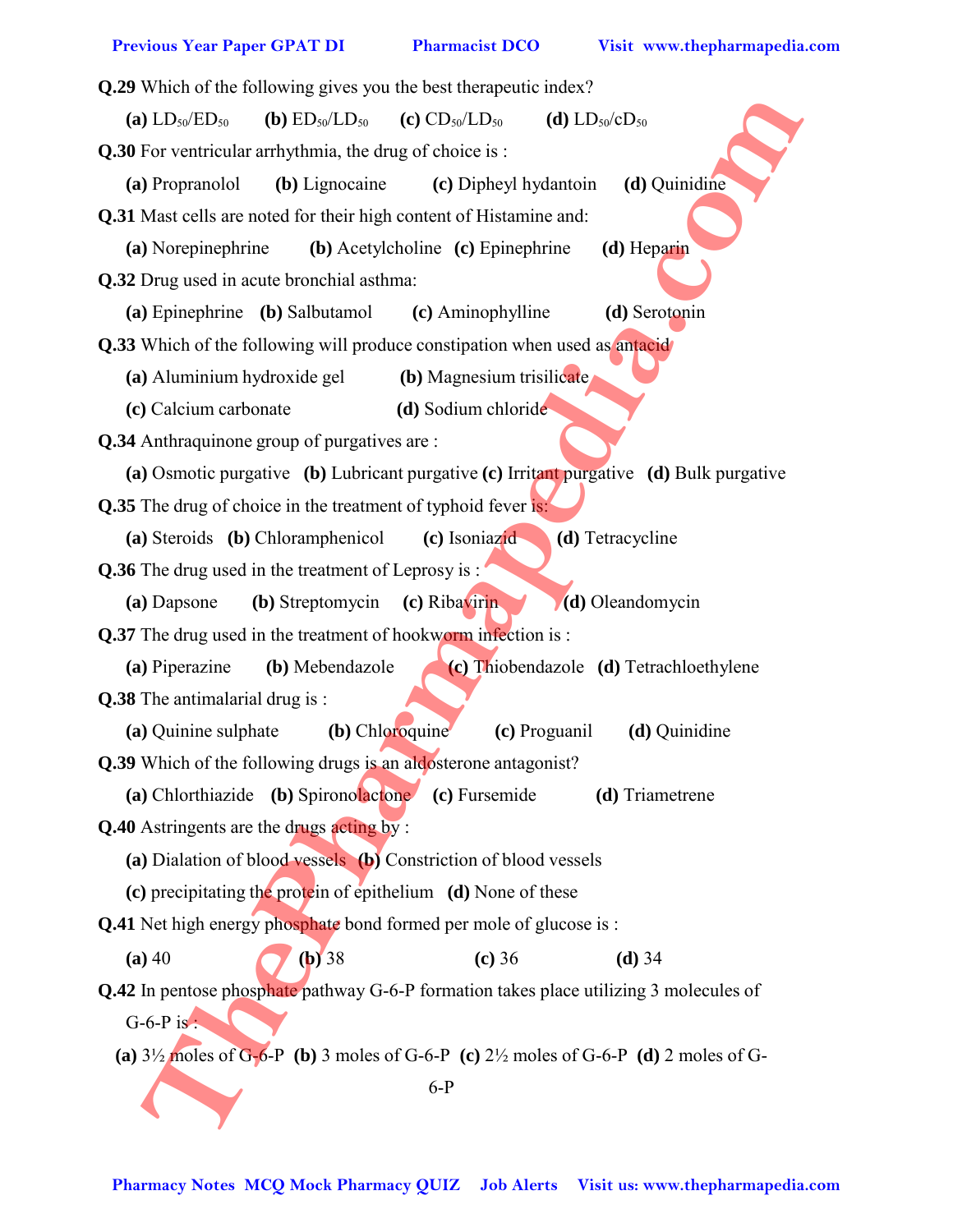**Q.43** The amino acid is responsible for the biosynthesis of catecholamine is **(a)** Typtophan **(b)** Phenylalanine **(c)** Cysteine **(d)** Alanine **Q.44** The invert sugar is : **(a)** Glucose **(b)** Sucrose **(c)** Starch **(d)** Glycogen **Q.45** Rancidity of fat is due to oxidation of : **(a)** Saturated glycerides **(b)** Unsaturated glycerides **(c)** Both of a & b **(d)** none of these **Q.46** Amphoteric nature of protein is due to presence of : (a)  $-NH_2$  group  $\&$  -COOH group (b)  $-S-S$  bond **(c)** –SH group & CH<sub>3</sub> **(d)**  $>C=O$  group **Q.47** The simplest and smallest amino acid is : **(a)** Glycine **(b)** Alanine **(c)** Cystine **(d)** Valine **Q.48** Which of the following fatty acids is essential fatty acid? **(a)** Stearic acid **(b)** Butyric acid **(c)** Archidonic acid **(d)** Oleic acid **Q.49** Complete degradation of different amino acids in mammals takes places through : **(a)** Embden mayerhof pathway **(b)** Citric acid cyclic **(c)** Pentose pathway **(d)** uronic acid pathway **Q.50** The enzymes of citric acid cycle are located in the : **(a)** Mitochondrial matrix **(b)** Cytoplasm **(c)** Endoplasmic reticulum **(d)** All of these **Q.51** The antagonistic substance of prostaglandins is : **(a)** Phospholipase **(b)** Indomethacin **(c)** Arylsulfatase **(d)** Methysergide **Q.52** All pencillins show some degree of activity against **(a)** Gram-negative cocci **(b)** Gram-postive cocci **(c)** both a & b **(d)** Virus **Q.53** In low concentration streptomycin is: **(a)** Bacteriostatics **(b)** bacteriocidal **(c)** Both of these **(d)** none of these **Q.54** Kanamycin is active against : **(a)** Salmonella typhi **(b)** Haemophilus Influenza **(c)** Proteus vulgaris **(d)** Serratia marcescens **Q.55** Erythromycin is destroyed by : **(a)** Acidic pH **(b)** Alkaline pH **(c)** Neutral pH **(d)** none of these **Q.56** Mycotoxins mean for : **(a)** Bacterial toxin **(b)** Fungal toxin **(c)** Protozoal toxin **(d)** Viral toxin **Q.57** Enzymes are broadly classified into : **(a)** 10 classes **(b)** 8 classes **(c)** 6 classes **(d)** 4 classes **Pharmacy Notes McCause Controllates MCQ Monthland (a) Controllates MCQ Monthland McCause Controllates MCQ Monthland Systems (b) Unstanting given the state of persons of the state of the state of the state of the state of**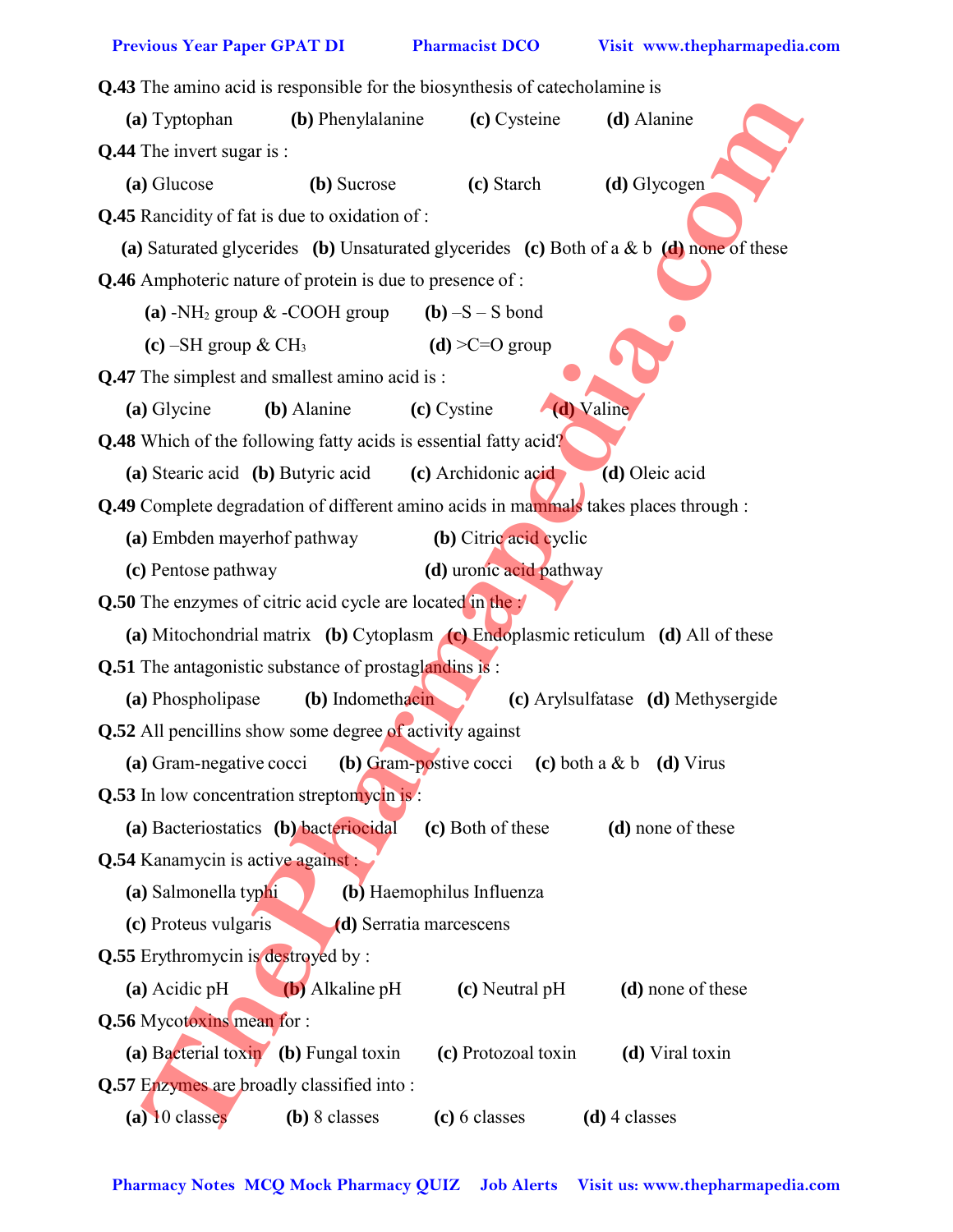**Q.58** Enzymes are biological catalysts. The characteristic feature of which is : **(a)** Protein in nature **(b)** Lipid in nature **(c)** carbohydrate in nature **(d)** vitamin in nature **Q.59** For proper development of bones, the following ions are essential : **(a)** Iodine and Iron **(b)** Zinc and Cobalt **(c)** Iron and Cobalt **(d)** Calcium and Phosphorus **Q.60** In case of heart patient, the following salt restriction is essential :  **(a)** K-restricted diet **(b)** Na – restricted diet  **(c)** Ca - restricted diet **(d)**Mg - restricted diet **Q.61** The antibiotic which is found to be most susceptible to mycobacterium tuberculosis **(a)** Penicillin **(b)** Ampicillin **(c)** Streptomycin **(d)** Chloramphenicol **Q.62** Quinine is the drug of choice in Malaria which contains in its structure a Heterocyclic ring namely : **(a)** Pyridine **(b)** Quinoline **(c)** Indole **(d)** Imidazole **Q.63** The main cause of deterioration of pencillin is the reactivity of the strained ring : **(a)** Thiazole **(b)** β-lactam **(c)** isoxazole **(d)** Carboxythinyl **Q.64** An antineoplastic agent containing aziridine ring ontained from some strains of streptomyces is : **(a)** Bleomycin A **(b)** Mitomycin C **(c)** Adriamycin **(d)** Mithramycin **Q.65** An antihypertensive drug which is alkaloid, is obtained from : **(a)** *Rauwolfia serpentina* **(b)** *Papaver somnifera* **(c)** *Digitalis purpurea* **(d)** *Atropa belladonna* **Q.66** When blood is placed in 0.89 % NaCl solution then there will be : **(a)** Hemolysis **(b)** No hemolysis **(c)** Shrinkage of RBC **(d)** Swelling of RBC **Q.67** When steam is passed through a water insoluble liquid, the mixture starts boiling : **(a)** The liquid attains its normal boiling temperature **(b)** The mixture attains V.P. equal to the extranal pressure (c) The liquid stains  $100^{\circ}$ C **(d)** none of these **Q.68** For an ideal solution of two compounds A and B the V.P. of A is equal to Product of V.P. of Compound B in pure state and : **(a)** The mole fraction of the compound A **(b)** The moles fraction of the compound B **(c)** No. of moles of compound A **(d)** No. of moles of compound B **Photon in nature (b)** Figud in nature<br> **C**) can be compared and the comparison of the following ions are essential:<br> **Q)** fodine and the figure distributions, the following ions are essential:<br> **Ca**) Be for myon distribu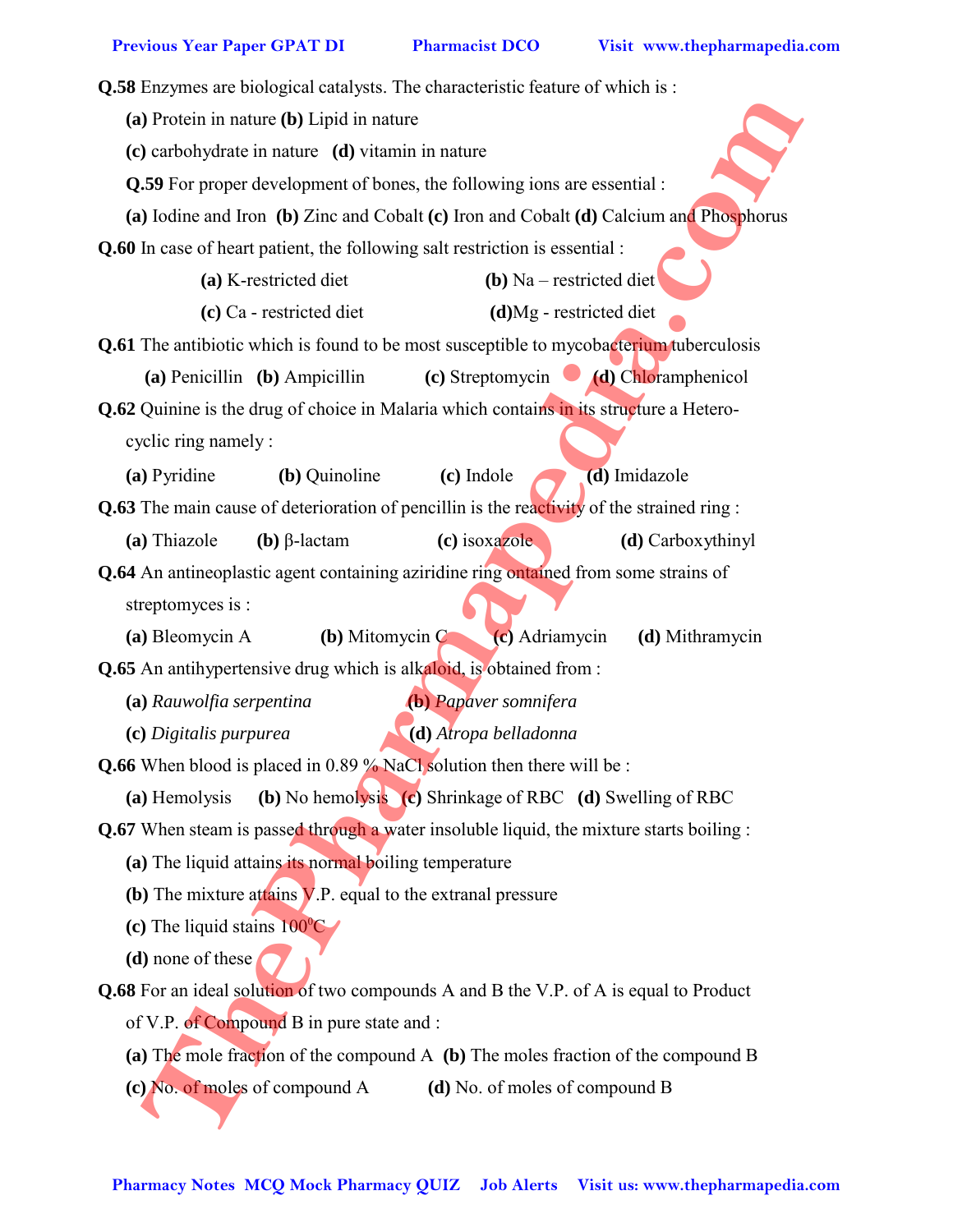**Q.69** At the triple point of water, there exists :

**(a)** Four phase **(b)** Three phase **(c)** Two phase **(d)** One phase

**Q.70** The solubility of hydrated sodium sulphate increases with temperature upto  $32^{\circ}$ C

And decreases with rise of temperature. This is due to :

**(a)** Initial endothermic reaction turns into exothermic reaction

- **(b)** Ionization of sodium sulphate
- **(c)** Decomposition of sodium sulphate
- **(d)** none of these

**Q.71** When a liquid is poured to another liquid then the liquid will spread or not spread

And that depends on :

**(a)** S.T. of sublayer greater than sum of S.T. of spreading liquid and interfacial tension

between the sublayer and spreading liquid

**(b)** S.T. of sublayer is lesser than…….

- **(c)** S.T. of spreading liquid is greater than sublayer liquid
- **(d)** S.T. of spreading liquid is equal to sublayer liquid

**Q.72** The content of Red Blood Cell cannot come out through cell membrane because :

**(a)** Size of molecule inside the cell is much bigger than the pore of membrane

- **(b)** Membrane shows a high degree of sensitivity of cell content
- **(c)** There are no pores in the membrane
- **(d)** none of these
- **Q.73** A sea driver experience a pathological condition term 'BENDS' if he floats up very Fast. This phenomenon can be explained by :
	- **(a)** Rault's law **(b)** Henry's law **(c)** Nernst's law **(d)** Dalton's law

**Q.74** The ionic product of water is  $1 \times 10^{-14}$  at 25<sup>o</sup>C and pH of water at this stage is :

**(a)** 14 **(b)** 7 **(c)** 1 **(d)** 0

**Q.75** A solution having pH 5 was prepared by mixing certain quantities of acetic acid and Sodium acetate. The solution can offer a resistance to pH changes. The magnitude of This resistance is known as **Pharmacy Notes McCannon and Constrainers** (a) The signal of the state of the state of the state of the state of the state of the state of the state of the state of the state of the state of the state of the state of the s

**(a)** Co-efficient of buffer **(b)** Buffer capacity **(c)** Acid strength of solution

**(d)** Basic strength of solution

**Q.76** Standard EMF of a cell is defined as the measured EMF of a cell when :

- **(a)** Reactants have unit activity **(b)** Products have unit activity
- **(c)** Reactants andproducts have unit activity **(d)** Reactants and products have different activities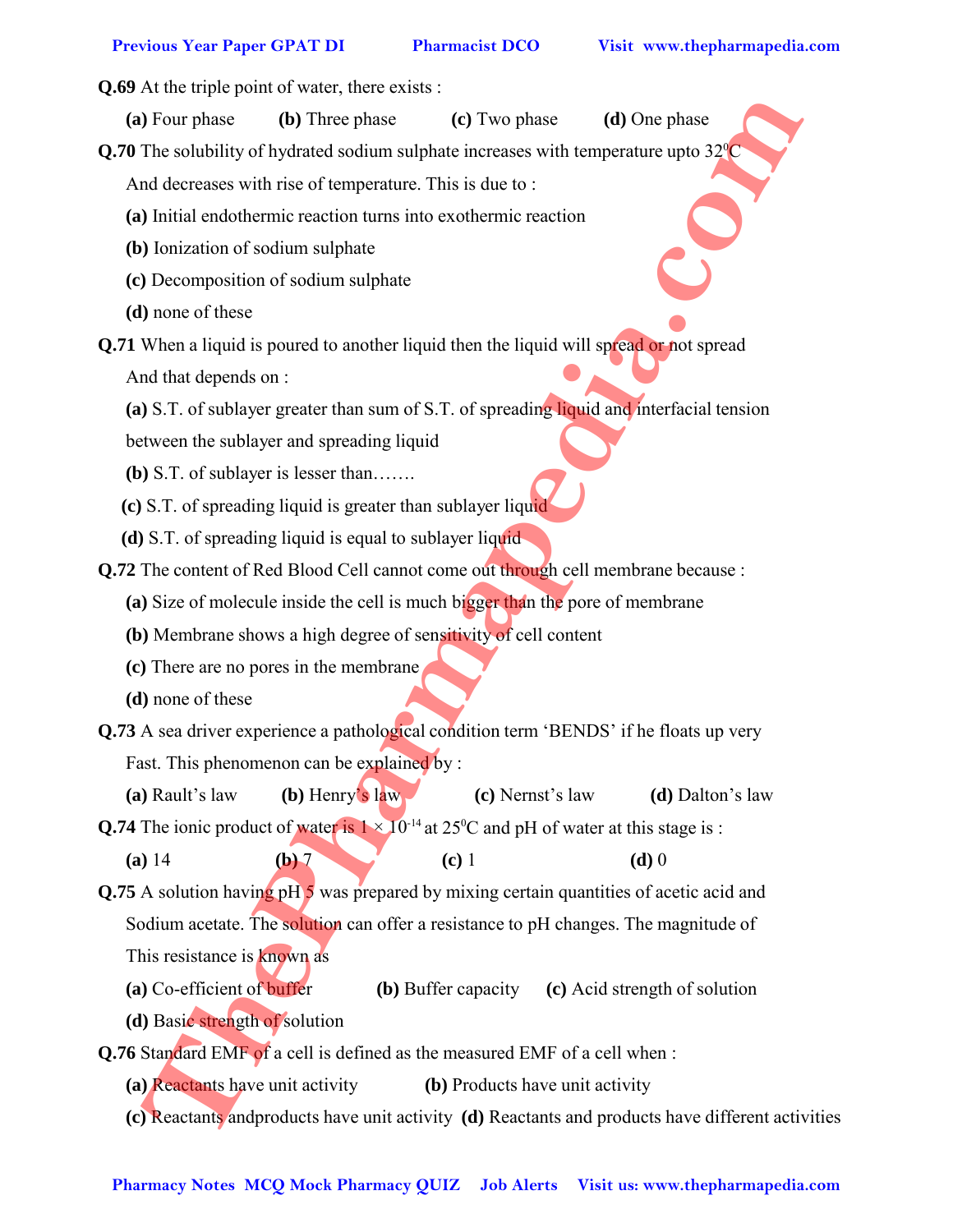**Q.77** The distribution coficient for iodine between water and carbon tetrachloride at  $25^{\circ}$ C Is  $K = C H_2O/CCI_4 = 0.012$ . to effect better extraction of 0.2 gm iodine in 100 ml Water, how do you use 20 ml carbon tetrachloride?  $(a)$  20 ml CCl<sub>4</sub> at a time **(b)**  $20 \text{ ml } CCl_4$  in portion taking  $10 \text{ ml}$  at a time **(c)** 20 ml of CCl4 in portion taking 5 ml at a time **(d)** Does not depend on the volume of CCl4 for Effective extraction **Q.78** Heamoglobin is complex of metal. The metal present with heamoglobin is : **(a)** Copper **(b)** Iron **(c)** Manganese **(d)** Cobalt **Q.79** Dialysis is used for purity of colloidal suspension from : **(a)** Sugar **(b)** Protein **(c)** Ionic substances **(d)** None of these **Q.80** Carbon has six electrons its outer shell but is : **(a)** Bivalent compound **(b)** Trivalent compound **(c)** Tetravalent compound **(d)** Compound with variable valency **Q.81** Reversible change of state is the basic principle in pharmaceutical preparations **(a)** Inhaler **(b)** Aerosols **(c)** Implants **(d)** none of these **Q.82** When solid salol is mixed with solid thymol, the mixture melts below their individual melting points. The lowest temperature at which both the solid and liquid co-exist is called **(a)** Critical solution temperature **(b)** Eutectic temperature **(c)** Critical temperature **(d)** Lower critical temperature **Q.83** The ultraviolet light absorbed by organic compound causes : **(a)** Molecular vibration **(b)** Electronic excitation **(c)** Both molecular vibration and electronic excitation **(d)** none of these **Q.84** Biologically active morphine molecule is : **(a)** Laevo rotatory **(b)** Detro rotatory **(c)** Racemic **(d)** Optically inactive **Q.85** Molar refractiom Rm of compound is : **(a)** An addative property **(b)** A constitutive property **(c)** both a & b **(d)** none of these **Q.86** Water-ethyl alcohol mixture on fractional distillation gives 95 % alcohol distillate. This is due to : **(a)** Ineffecient distillation column **(b)** Non volatile nature of alcohol **(c)** Formation of azotropic mixture **(d)** Formation of ideal solution **Pharmacy Note Alert 200** and the state of the state of the state of the state (**p**) and the state (**p**) and the state (**p**) and the state (**P**) and the state (**P**) and the state (**P**) and the state (**P**) and the state (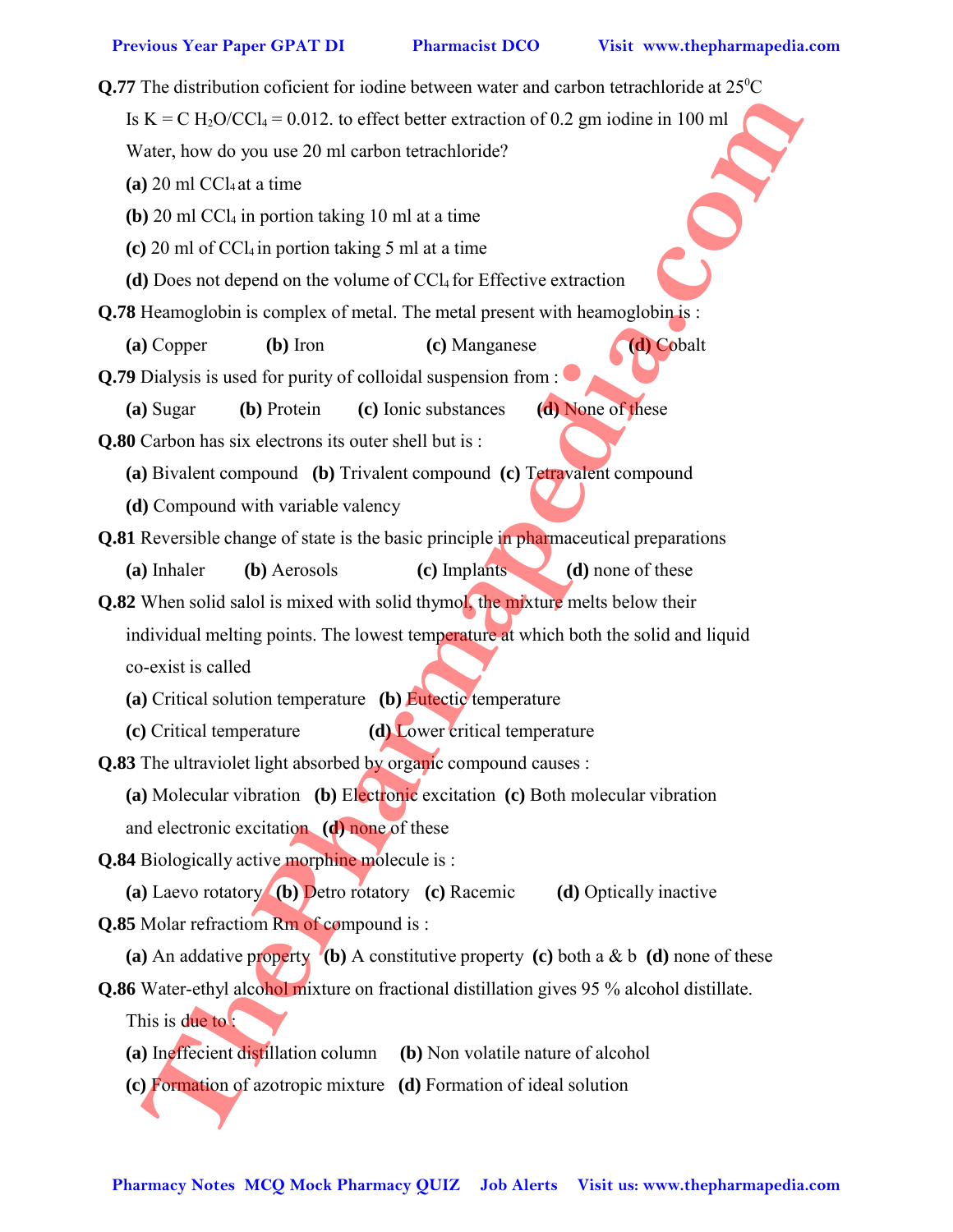Q.87 Waterboils at 100°C at normal pressure. When 1 gm of NaCl is dissolved in 100 ml Of water, then its boiling point is : **(a)** Remain same as that of water **(b)** Increases **(c)** Decreases **(d)** may depend on volume of solution **Q.88** Glacier moves because : **(a)** Gravitational pull increased with deposion of ice **(b)** Heavy pressure of ice helps to melt the ice at the bottom **(c)** Temperature rises with pressure of ice **(d)** none of these **Q.89** The equilibrium constant and rate constant of reaction indicates **(a)** How far and how fast reaction will proceed **(b)** Only how far a reaction will proceed **(c)** Only how fast a reaction will proceed **(d)** Possibility of reaction **Q.90** The expiry date on the drug indicates that the concentration changes to : **(a)** half of its original concentration **(b)** 0 % of its original concentration **(c)** 10 % of its original concentration **(d)** Not related to its concentration but to its activity **Q.91** To prepare oil in water emulsion, the emulsifying agent must have HLB value in the range of : **(a)**  $0 - 3$  **(b)**  $3 - 8$ **(c)**  $8 - 16$  **(d)**  $16 - 18$ **Q.92** Stability of a suspension can be predicted by measuring : **(a)** Nernst potential **(b)**Zeta potential **(c)** Density of suspension **(d)**Viscosity of suspension **Q.93** Particle size can be determined by sedimentation method using : **(a)** Kelvin equation **(b)** Stoke's law **(c)** Poiseuille's equation **(d)** Edmundson equation **Q.94** Ethoxylated lanolin is : **(a)** Water soluble **(b)** Oil soluble **(c)** produce O/W emulsion **(d)** Produce W/O emulsion **Q.95** Polyoxyethylene sorbitan monopalmitate is : **(a)**  $\text{Polysorbate} - 20$  **(b)**  $\text{Polysorbate} - 40$ **(c)** Polysorbate – 60 **(d)** Polysorbate – 80 **Q.96** Specified limit of particles as per U.S.P. in case of large volume infusions are : **Pharmacy Notes McCause Application**<br> **Pharmacy Notes McCause 2**<br> **Pharmacy Notes McCause 2**<br> **Pharmacy Notes McCause 2**<br> **Pharmacy Notes McCause 2**<br> **Pharmacy Notes McCause 2**<br> **Pharmacy Notes Cause 2**<br> **Pharmacy Notes A** 

**(a)** 50 particles of 10 μm and lesser per ml of large infusions